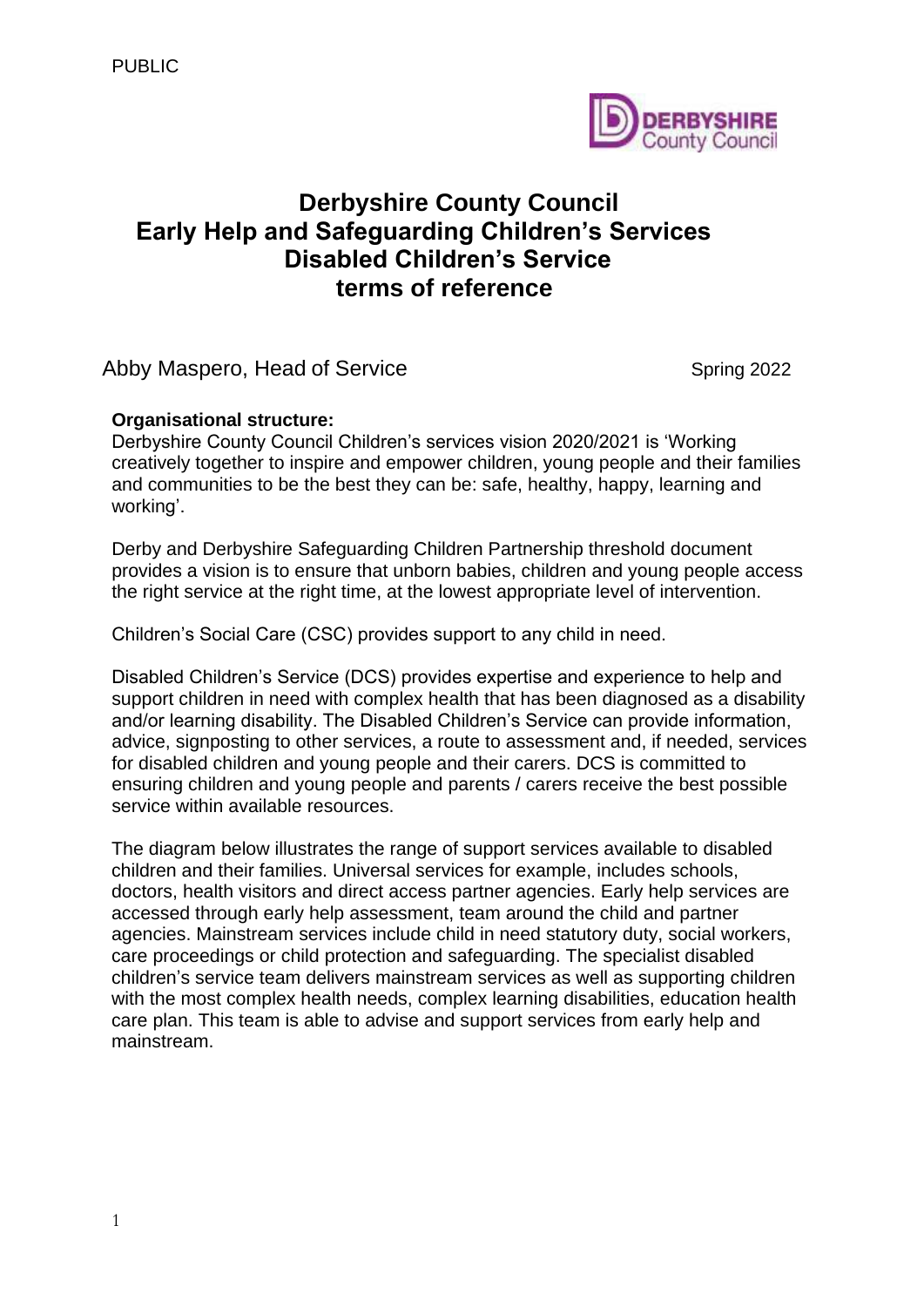## PUBLIC



#### **Purpose**

The Disabled Children's Service provides specialist advice and support to disabled children and families either through working directly with the child and family or provision of advice and support to early help and mainstream services. This aligns to the vision of the Derby and Derbyshire Safeguarding Children Partnership which is to ensure people access the right service at the right time, at the lowest appropriate level of intervention.

The team is made up of Social Workers and Community Care Workers who are responsible for assessment, care planning and safeguarding. They work alongside a Pediatric Occupational Therapy team. They work closely with Health and Education as well as a range of specialist in-house services.

The team principally works with children with complex health need with a disability including a learning disability.

#### **How do I access a service?**

To access any intensive or specialist services you need to ask a professional who knows your child to first complete an Early Help Assessment. This starts the process of identifying what support is needed and how it can be provided. A professional may be:

- School teacher
- Community nurse
- Health visitor
- Pediatrician
- Occupational therapist
- Physiotherapist
- Doctor (GP)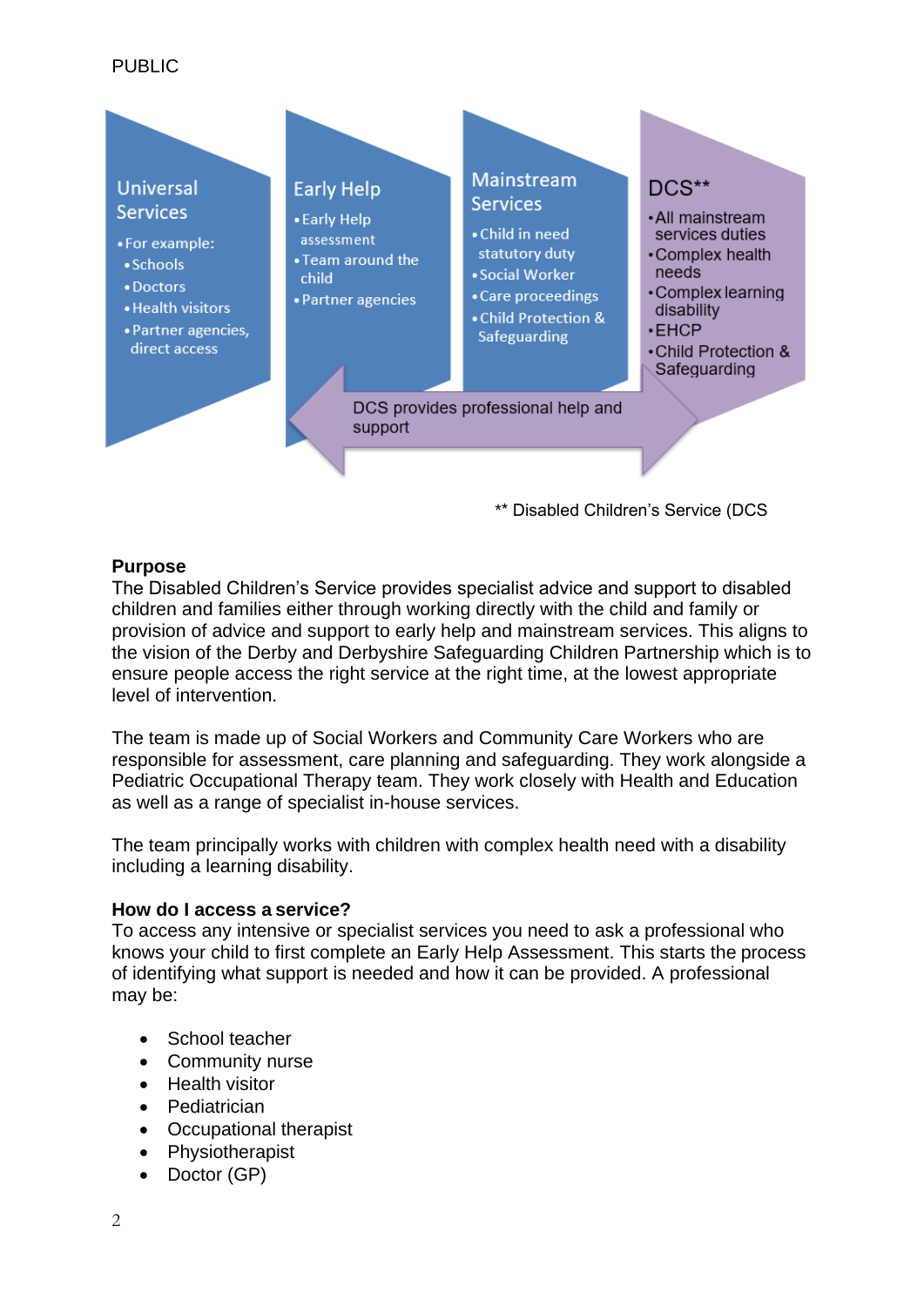To access this service your child will be aged between 0-17 years and have a diagnosed moderate to severe learning disability. In addition to this, they may have a physical disability and / or complex health needs.

When assessed you MUST provide written evidence of diagnoses, from a qualified health professional, by including at least one of the following along with the Early Help Assessment:

- Psychiatrist report
- Psychologist report
- Letter from a pediatrician
- Completed Education, Health & Care Plan (EHCP).



Referrals are screened and triaged by **Starting Point**. They allocate the assessment to the service that best meets the needs of the child. Therefore, if the child meetsthe criteria detailed below then the referral will be allocated to the Disabled Children's Service duty team who will allocate a Social Worker to complete the assessment.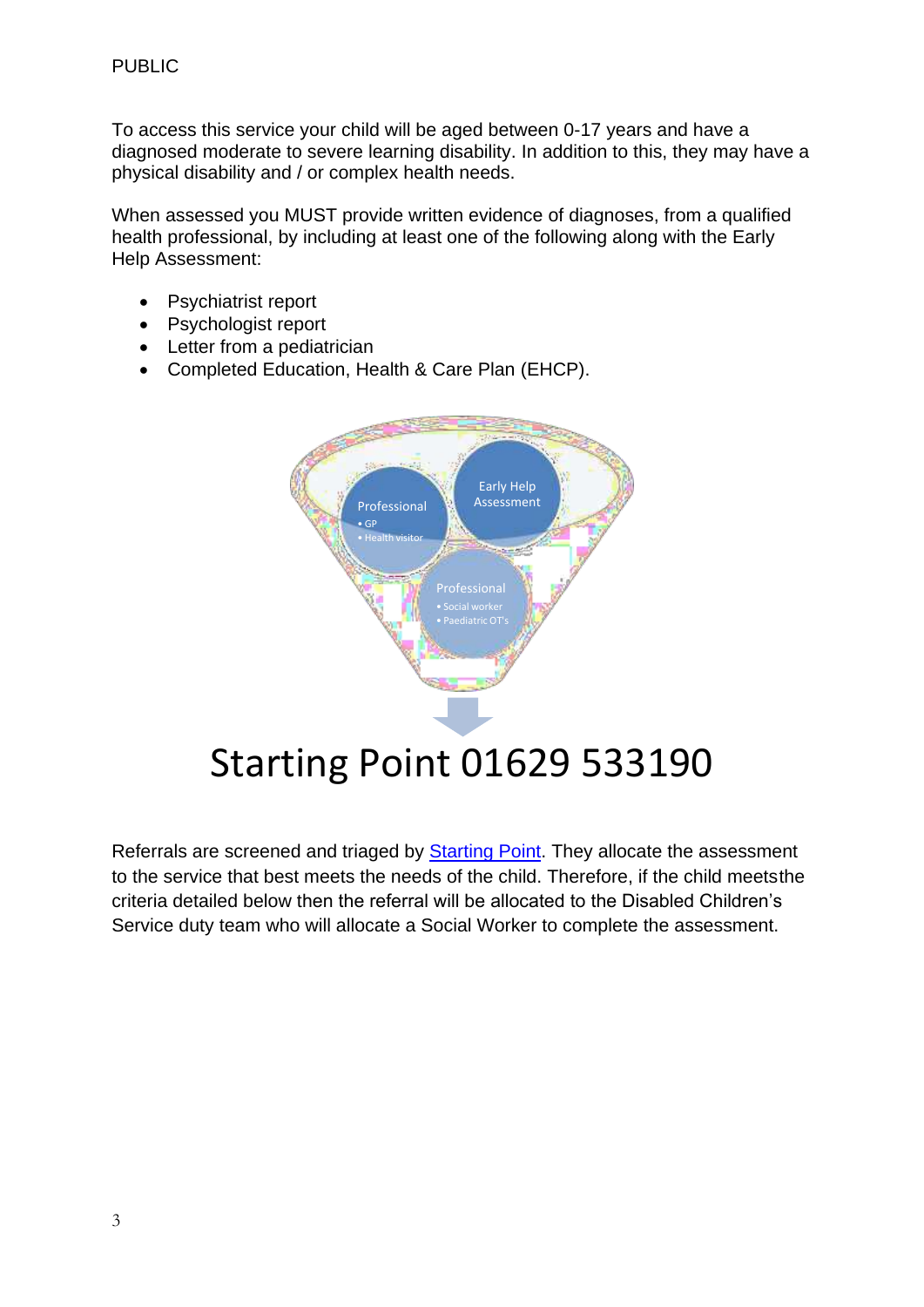The chart below illustrates how a single assessment can be completed by either Childrens Social Care or the Specialist Disabled Children's Service. The outcomes being similar; either a single direct payment and case closed or ongoing reviews and provision of services through personal budgets and short breaks.



\*Children's Social Care (CSC) \*\*Disabled Children's Service(DCS) \*\*\*Child in Need (CiN)

Requests for resources, services, personal budgets and direct payments will be processed through the appropriate systems and can come from either of the two Social Care Services in the Early Help and Safeguarding Services. This is to ensure the assessment is fair and measured and all children have access to services and support to help them and their families.

Examples of children who receive support from the Disabled Children's Service include the below:

- A significant, permanent and enduring physical disability which leads to dependence on aids and adaptations to support daily living.
- A significant sensory impairment (if the child or young person's needscannot be met via the Community Sensory Team) that requires significant multiagency support.
- Children and young people with severe/significant global learningdisability that is diagnosed by professionals.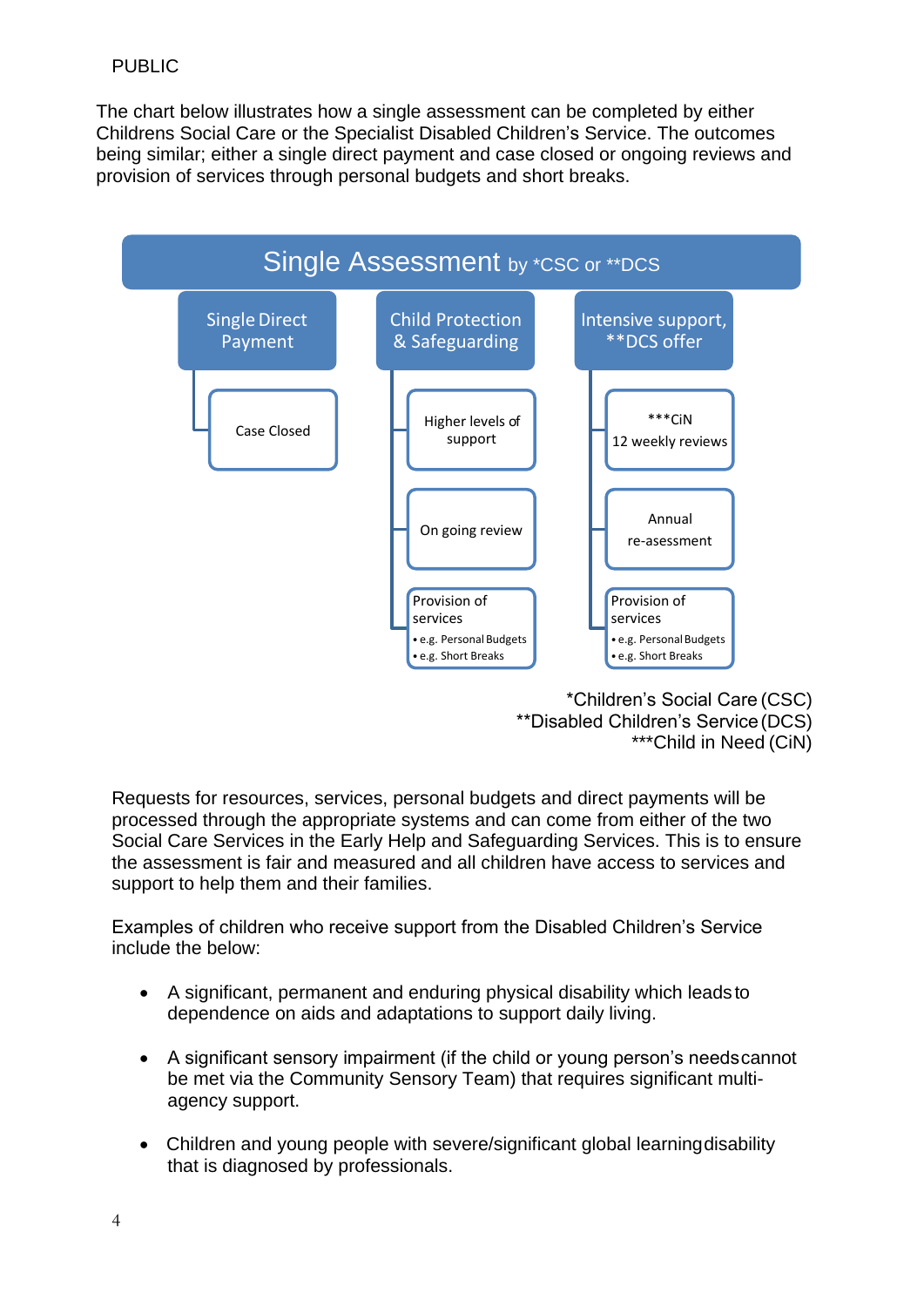- Children experiencing complex health care needs, which may result in a physical or learning disability and that require significant multi-agencysupport.
- Autistic spectrum disorders (ASD) that are diagnosed by professionals and require significant and complex multi-agency support plans. In addition, the child may be displaying associated behaviours that challenge and/or have significant communication difficulties.

Autism follows a broad spectrum this could include undiagnosed children and those awaiting diagnosis and as such, there are many children who are managing well within mainstream education and supported by universal and emerging needs services. However, they may require more support and could be identified as a 'child in need' as defined by The Children Act 1989.

Any child who is assessed via a single assessment (completed by a social worker) as a 'child in need' is entitled to a service. To ensure they have the correct support; all services, such as locality teams, schools and health have access to consultation and support from the Disabled Childrens' service.

### **Context and Legislation**

Across Derbyshire, many disabled children, young people and their families are thriving without requiring additional support from Specialist Social Care Services.

 and interventions. Disabled children and their families are entitled to ask for an The Derby and Derbyshire Safeguarding Children Partnership (DDSCP) threshold services, or a Single Assessment completed by a social worker from Children's However, all families will have different circumstances that require a range of agencies assessment of their needs which will incorporate the needs of those caring for them. document details when and how an assessment will be undertaken, either an Eary Help Assessment, which is completed by professionals from universal or targeted Services. The type of assessment processes used will depend on the level of need and circumstance for the child and the family.

The principal legislation for care and support services for children, young people and their families is the Children Act, 2004/1989. Under Section 17 of the Children Act, it states that Authorities have a duty to assess children where:

- He/she is unlikely to achieve or maintain, or to have the opportunity of achieving or maintaining, a reasonable standard of health or development without the provision for him of services by a Local Authority under this part;
- His/her health or development is likely to be significantly impaired or further impaired, without the provision for him of such services; or
- He/she is disabled.

 The Act places two general duties on local authorities to help and support children in need, these are: